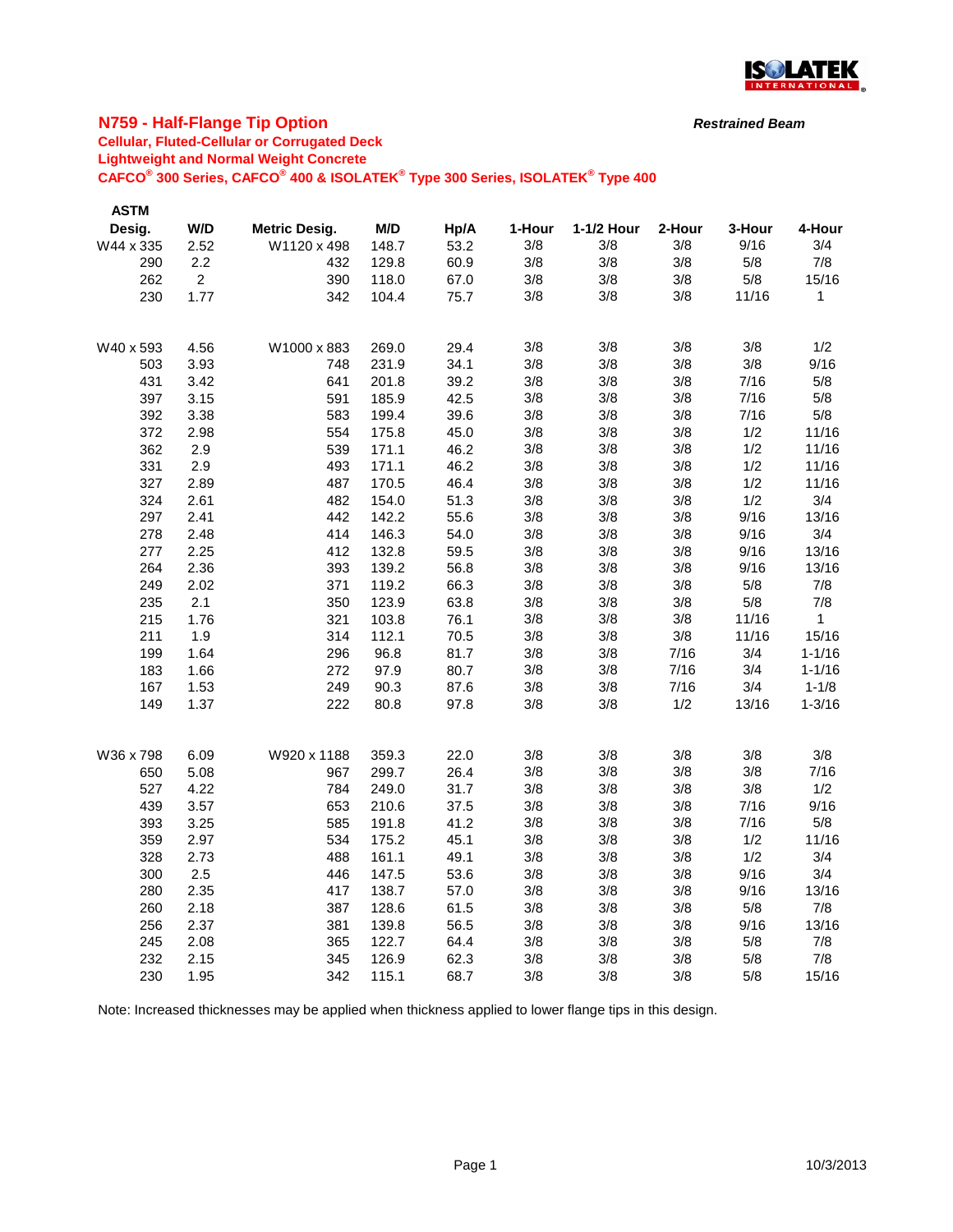

### **N759 - Half-Flange Tip Option**

# **Cellular, Fluted-Cellular or Corrugated Deck**

**Lightweight and Normal Weight Concrete**

**CAFCO® 300 Series, CAFCO® 400 & ISOLATEK® Type 300 Series, ISOLATEK® Type 400**

| <b>ASTM</b> |      |                      |       |       |        |            |        |        |              |
|-------------|------|----------------------|-------|-------|--------|------------|--------|--------|--------------|
| Desig.      | W/D  | <b>Metric Desig.</b> | M/D   | Hp/A  | 1-Hour | 1-1/2 Hour | 2-Hour | 3-Hour | 4-Hour       |
| W36 x 210   | 1.96 | W920 x 313           | 115.6 | 68.4  | 3/8    | 3/8        | 3/8    | 5/8    | 15/16        |
| 194         | 1.81 | 289                  | 106.8 | 74.0  | 3/8    | 3/8        | 3/8    | 11/16  | 1            |
| 182         | 1.72 | 271                  | 101.5 | 77.9  | 3/8    | 3/8        | 7/16   | 11/16  | $\mathbf 1$  |
| 170         | 1.6  | 253                  | 94.4  | 83.7  | 3/8    | 3/8        | 7/16   | 3/4    | $1 - 1/16$   |
| 160         | 1.51 | 238                  | 89.1  | 88.7  | 3/8    | 3/8        | 7/16   | 13/16  | $1 - 1/8$    |
| 150         | 1.43 | 223                  | 84.4  | 93.7  | 3/8    | 3/8        | 7/16   | 13/16  | $1 - 3/16$   |
| 135         | 1.29 | 201                  | 76.1  | 103.9 | 3/8    | 3/8        | 1/2    | 7/8    | $1 - 1/4$    |
| W33 x 387   | 3.31 | W840 x 576           | 195.3 | 40.5  | 3/8    | 3/8        | 3/8    | 7/16   | 5/8          |
| 354         | 3.05 | 527                  | 180.0 | 43.9  | 3/8    | 3/8        | 3/8    | 7/16   | 11/16        |
| 318         | 2.77 | 473                  | 163.4 | 48.4  | 3/8    | 3/8        | 3/8    | 1/2    | 11/16        |
| 291         | 2.55 | 433                  | 150.5 | 52.5  | 3/8    | 3/8        | 3/8    | 9/16   | 3/4          |
| 263         | 2.33 | 392                  | 137.5 | 57.5  | 3/8    | 3/8        | 3/8    | 9/16   | 13/16        |
| 241         | 2.13 | 359                  | 125.7 | 62.9  | 3/8    | 3/8        | 3/8    | 5/8    | 7/8          |
| 221         | 1.97 | 329                  | 116.2 | 68.0  | 3/8    | 3/8        | 3/8    | 5/8    | 15/16        |
| 201         | 1.79 | 299                  | 105.6 | 74.9  | 3/8    | 3/8        | 3/8    | 11/16  | $\mathbf{1}$ |
| 169         | 1.7  | 251                  | 100.3 | 78.8  | 3/8    | 3/8        | 7/16   | 3/4    | $\mathbf{1}$ |
| 152         | 1.53 | 226                  | 90.3  | 87.6  | 3/8    | 3/8        | 7/16   | 3/4    | $1 - 1/8$    |
| 141         | 1.43 | 210                  | 84.4  | 93.7  | 3/8    | 3/8        | 7/16   | 13/16  | $1 - 3/16$   |
| 130         | 1.32 | 193                  | 77.9  | 101.5 | 3/8    | 3/8        | 1/2    | 7/8    | $1 - 1/4$    |
| 118         | 1.21 | 176                  | 71.4  | 110.7 | 3/8    | 7/16       | 1/2    | 15/16  | $1 - 5/16$   |
| W30 x 391   | 3.59 | W760 x 582           | 211.8 | 37.3  | 3/8    | 3/8        | 3/8    | 7/16   | 9/16         |
| 357         | 3.31 | 531                  | 195.3 | 40.5  | 3/8    | 3/8        | 3/8    | 7/16   | 5/8          |
| 326         | 3.05 | 484                  | 180.0 | 43.9  | 3/8    | 3/8        | 3/8    | 7/16   | 11/16        |
| 292         | 2.73 | 434                  | 161.1 | 49.1  | 3/8    | 3/8        | 3/8    | 1/2    | 3/4          |
| 261         | 2.46 | 389                  | 145.1 | 54.5  | 3/8    | 3/8        | 3/8    | 9/16   | 3/4          |
| 235         | 2.24 | 350                  | 132.2 | 59.8  | 3/8    | 3/8        | 3/8    | 9/16   | 13/16        |
| 211         | 2.01 | 314                  | 118.6 | 66.7  | 3/8    | 3/8        | 3/8    | 5/8    | 15/16        |
| 191         | 1.85 | 284                  | 109.2 | 72.4  | 3/8    | 3/8        | 3/8    | 11/16  | 15/16        |
| 173         | 1.66 | 257                  | 97.9  | 80.7  | 3/8    | 3/8        | 7/16   | 3/4    | $1 - 1/16$   |
| 148         | 1.64 | 220                  | 96.8  | 81.7  | 3/8    | 3/8        | 7/16   | 3/4    | $1 - 1/16$   |
| 132         | 1.47 | 196                  | 86.7  | 91.1  | 3/8    | 3/8        | 7/16   | 13/16  | $1 - 1/8$    |
| 124         | 1.39 | 185                  | 82.0  | 96.4  | 3/8    | 3/8        | 1/2    | 13/16  | $1 - 3/16$   |
| 116         | 1.3  | 173                  | 76.7  | 103.1 | 3/8    | 3/8        | 1/2    | 7/8    | $1 - 1/4$    |
| 108         | 1.21 | 161                  | 71.4  | 110.7 | 3/8    | 7/16       | 1/2    | 15/16  | $1 - 5/16$   |
| 99          | 1.12 | 147                  | 66.1  | 119.6 | 3/8    | 7/16       | 9/16   | 15/16  | $1 - 3/8$    |
| 90          | 1.02 | 134                  | 60.2  | 131.4 | 3/8    | 7/16       | 9/16   | 1      | $1 - 7/16$   |
| W27 x 539   | 5.08 | W690 x 802           | 299.7 | 26.4  | 3/8    | 3/8        | 3/8    | 3/8    | 7/16         |
| 368         | 3.64 | 548                  | 214.8 | 36.8  | 3/8    | 3/8        | 3/8    | 3/8    | 9/16         |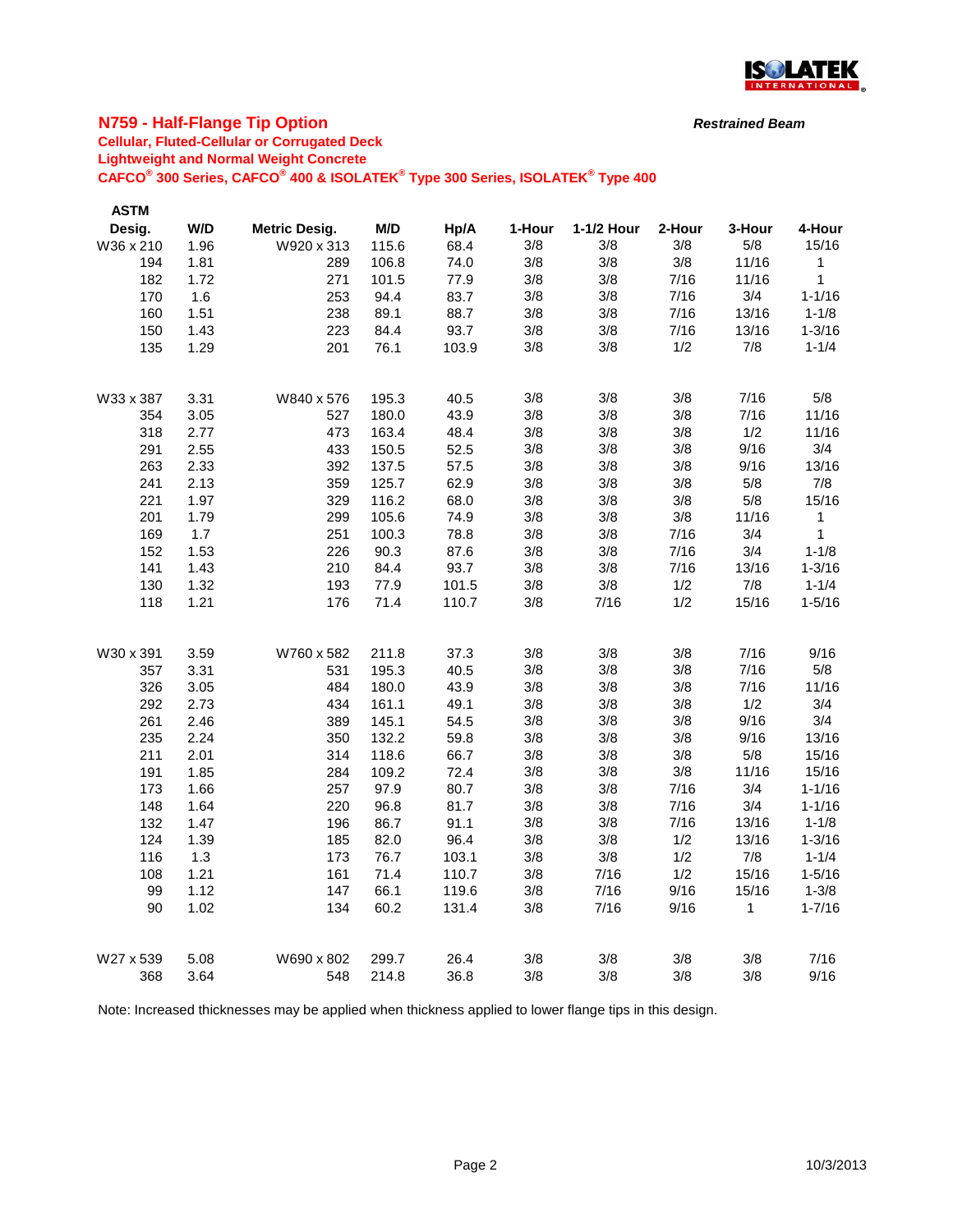

### **N759 - Half-Flange Tip Option**

# **Cellular, Fluted-Cellular or Corrugated Deck**

**Lightweight and Normal Weight Concrete**

**CAFCO® 300 Series, CAFCO® 400 & ISOLATEK® Type 300 Series, ISOLATEK® Type 400**

| <b>ASTM</b> |      |                      |       |       |        |            |        |              |              |
|-------------|------|----------------------|-------|-------|--------|------------|--------|--------------|--------------|
| Desig.      | W/D  | <b>Metric Desig.</b> | M/D   | Hp/A  | 1-Hour | 1-1/2 Hour | 2-Hour | 3-Hour       | 4-Hour       |
| W27 x 336   | 3.36 | W690 x 500           | 198.2 | 39.9  | 3/8    | 3/8        | 3/8    | 7/16         | 5/8          |
| 307         | 3.11 | 457                  | 183.5 | 43.1  | 3/8    | 3/8        | 3/8    | 7/16         | 5/8          |
| 281         | 2.86 | 418                  | 168.7 | 46.8  | 3/8    | 3/8        | 3/8    | 1/2          | 11/16        |
| 258         | 2.64 | 384                  | 155.8 | 50.8  | 3/8    | 3/8        | 3/8    | 1/2          | 3/4          |
| 235         | 2.43 | 350                  | 143.4 | 55.1  | 3/8    | 3/8        | 3/8    | 9/16         | 13/16        |
| 217         | 2.26 | 323                  | 133.3 | 59.3  | 3/8    | 3/8        | 3/8    | 9/16         | 13/16        |
| 194         | 2.03 | 289                  | 119.8 | 66.0  | 3/8    | 3/8        | 3/8    | 5/8          | 7/8          |
| 178         | 1.87 | 265                  | 110.3 | 71.6  | 3/8    | 3/8        | 3/8    | 11/16        | 15/16        |
| 161         | 1.7  | 240                  | 100.3 | 78.8  | 3/8    | 3/8        | 7/16   | 3/4          | 1            |
| 146         | 1.55 | 217                  | 91.5  | 86.4  | 3/8    | 3/8        | 7/16   | 3/4          | $1 - 1/8$    |
| 129         | 1.56 | 192                  | 92.0  | 85.9  | 3/8    | 3/8        | 7/16   | 3/4          | $1 - 1/16$   |
| 114         | 1.39 | 170                  | 82.0  | 96.4  | 3/8    | 3/8        | 1/2    | 13/16        | $1 - 3/16$   |
| 102         | 1.24 | 152                  | 73.2  | 108.1 | 3/8    | 7/16       | 1/2    | 7/8          | $1 - 1/4$    |
| 94          | 1.15 | 140                  | 67.9  | 116.5 | 3/8    | 7/16       | 9/16   | 15/16        | $1 - 5/16$   |
| 84          | 1.03 | 125                  | 60.8  | 130.1 | 3/8    | 7/16       | 9/16   | 1            | $1 - 7/16$   |
|             |      |                      |       |       |        |            |        |              |              |
| W24 x 370   | 3.98 | W610 x 551           | 234.8 | 33.7  | 3/8    | 3/8        | 3/8    | 3/8          | 9/16         |
| 335         | 3.66 | 498                  | 215.9 | 36.6  | 3/8    | 3/8        | 3/8    | 3/8          | 9/16         |
| 306         | 3.37 | 455                  | 198.8 | 39.8  | 3/8    | 3/8        | 3/8    | 7/16         | 5/8          |
| 279         | 3.11 | 415                  | 183.5 | 43.1  | 3/8    | 3/8        | 3/8    | 7/16         | $5/8$        |
| 250         | 2.81 | 372                  | 165.8 | 47.7  | 3/8    | 3/8        | 3/8    | 1/2          | 11/16        |
| 229         | 2.6  | 341                  | 153.4 | 51.5  | 3/8    | 3/8        | 3/8    | 1/2          | 3/4          |
| 207         | 2.36 | 307                  | 139.2 | 56.8  | 3/8    | 3/8        | 3/8    | 9/16         | 13/16        |
| 192         | 2.2  | 285                  | 129.8 | 60.9  | 3/8    | 3/8        | 3/8    | 5/8          | 7/8          |
| 176         | 2.03 | 262                  | 119.8 | 66.0  | 3/8    | 3/8        | 3/8    | 5/8          | 7/8          |
| 162         | 1.88 | 241                  | 110.9 | 71.3  | 3/8    | 3/8        | 3/8    | 11/16        | 15/16        |
| 146         | 1.7  | 217                  | 100.3 | 78.8  | 3/8    | 3/8        | 7/16   | 3/4          | $\mathbf{1}$ |
| 131         | 1.54 | 195                  | 90.9  | 87.0  | 3/8    | 3/8        | 7/16   | 3/4          | $1 - 1/8$    |
| 117         | 1.38 | 174                  | 81.4  | 97.1  | 3/8    | 3/8        | 1/2    | 13/16        | $1 - 3/16$   |
| 104         | 1.24 | 155                  | 73.2  | 108.1 | 3/8    | 7/16       | 1/2    | 7/8          | $1 - 1/4$    |
| 103         | 1.4  | 153                  | 82.6  | 95.7  | 3/8    | 3/8        | 1/2    | 13/16        | $1 - 3/16$   |
| 94          | 1.28 | 140                  | 75.5  | 104.7 | 3/8    | 3/8        | 1/2    | 7/8          | $1 - 1/4$    |
| 84          | 1.15 | 125                  | 67.9  | 116.5 | 3/8    | 7/16       | 9/16   | 15/16        | $1 - 5/16$   |
| 76          | 1.05 | 113                  | 62.0  | 127.6 | 3/8    | 7/16       | 9/16   | $\mathbf{1}$ | $1 - 7/16$   |
| 68          | 0.94 | 101                  | 55.5  | 142.5 | 3/8    | 1/2        | 5/8    | $1 - 1/16$   | $1 - 1/2$    |
| 62          | 0.93 | 92                   | 54.9  | 144.1 | 3/8    | 1/2        | 5/8    | $1 - 1/16$   | $1 - 1/2$    |
| 55          | 0.82 | 82                   | 48.4  | 163.4 | 3/8    | 1/2        | 5/8    | $1 - 1/8$    | $1 - 5/8$    |
|             |      |                      |       |       |        |            |        |              |              |
| W21 x 201   | 2.5  | W530 x 300           | 147.5 | 53.6  | 3/8    | 3/8        | 3/8    | 9/16         | 3/4          |
| 182         | 2.28 | 272                  | 134.5 | 58.8  | 3/8    | 3/8        | 3/8    | 9/16         | 13/16        |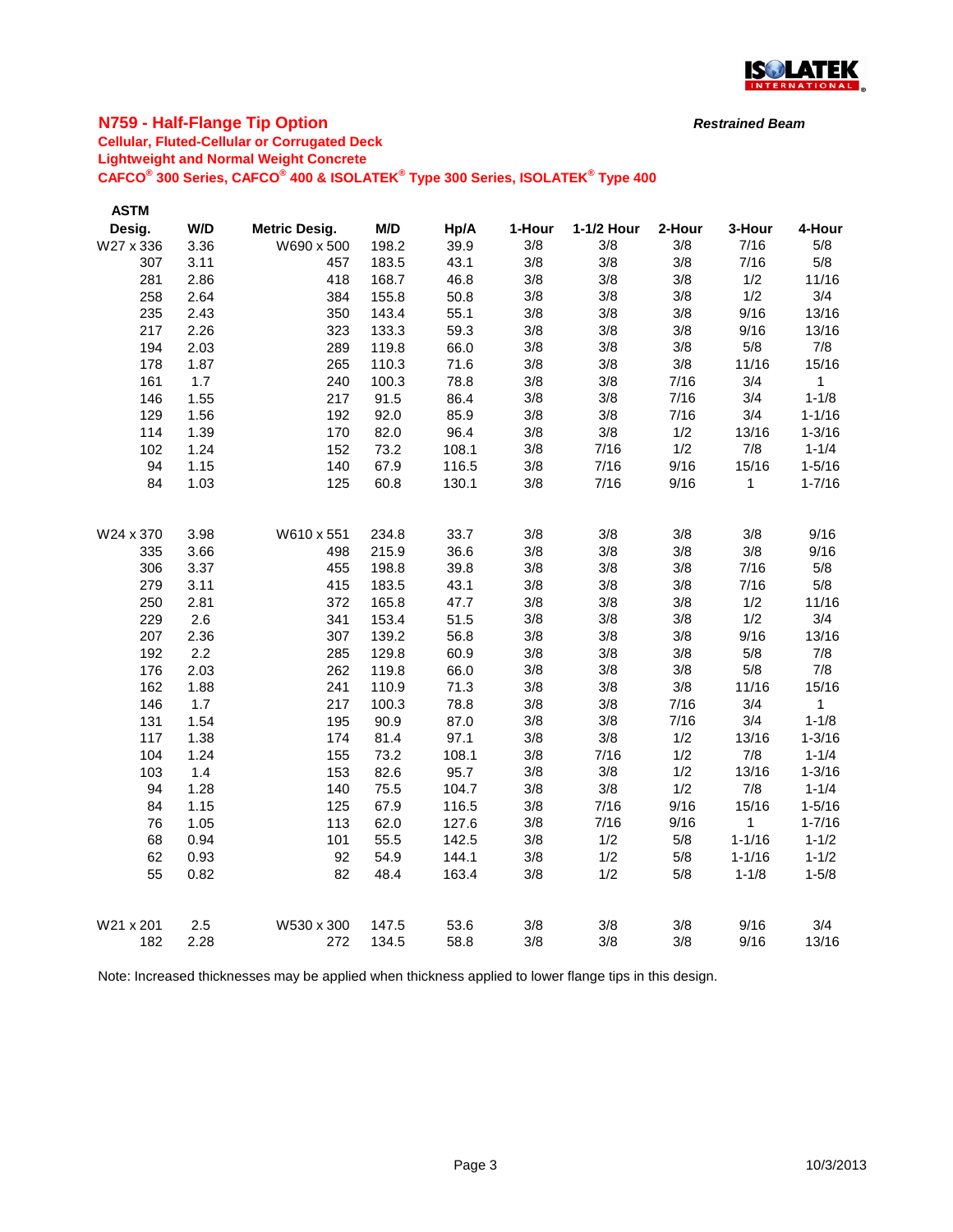

### **N759 - Half-Flange Tip Option**

# **Cellular, Fluted-Cellular or Corrugated Deck**

**Lightweight and Normal Weight Concrete**

**CAFCO® 300 Series, CAFCO® 400 & ISOLATEK® Type 300 Series, ISOLATEK® Type 400**

| <b>ASTM</b> |      |                      |       |                |        |            |        |            |             |
|-------------|------|----------------------|-------|----------------|--------|------------|--------|------------|-------------|
| Desig.      | W/D  | <b>Metric Desig.</b> | M/D   | Hp/A           | 1-Hour | 1-1/2 Hour | 2-Hour | 3-Hour     | 4-Hour      |
| W21 x 166   | 2.09 | W530 x 248           | 123.3 | 64.1           | 3/8    | 3/8        | 3/8    | 5/8        | 7/8         |
| 147         | 1.87 | 219                  | 110.3 | 71.6           | 3/8    | 3/8        | 3/8    | 11/16      | 15/16       |
| 132         | 1.68 | 196                  | 99.1  | 79.8           | 3/8    | 3/8        | 7/16   | 3/4        | $1 - 1/16$  |
| 122         | 1.57 | 182                  | 92.6  | 85.3           | 3/8    | 3/8        | 7/16   | 3/4        | $1 - 1/16$  |
| 111         | 1.43 | 165                  | 84.4  | 93.7           | 3/8    | 3/8        | 7/16   | 13/16      | $1 - 3/16$  |
| 101         | 1.3  | 150                  | 76.7  | 103.1          | 3/8    | 3/8        | 1/2    | 7/8        | $1 - 1/4$   |
| 93          | 1.4  | 138                  | 82.6  | 95.7           | 3/8    | 3/8        | 1/2    | 13/16      | $1 - 3/16$  |
| 83          | 1.26 | 123                  | 74.3  | 106.3          | 3/8    | 7/16       | 1/2    | 7/8        | $1 - 1/4$   |
| 73          | 1.11 | 109                  | 65.5  | 120.7          | 3/8    | 7/16       | 9/16   | 15/16      | $1 - 3/8$   |
| 68          | 1.04 | 101                  | 61.4  | 128.8          | 3/8    | 7/16       | 9/16   | 1          | $1 - 7/16$  |
| 62          | 0.95 | 92                   | 56.1  | 141.0          | 3/8    | 1/2        | 5/8    | $1 - 1/16$ | $1 - 1/2$   |
| 57          | 0.95 | 85                   | 56.1  | 141.0          | 3/8    | 1/2        | 5/8    | $1 - 1/16$ | $1 - 1/2$   |
| 55          | 0.85 | 82                   | 50.2  | 157.6          | 3/8    | 1/2        | 5/8    | $1 - 1/8$  | $1 - 5/8$   |
| 50          | 0.83 | 74                   | 49.0  | 161.4          | 3/8    | 1/2        | 5/8    | $1 - 1/8$  | $1 - 5/8$   |
| 48          | 0.75 | 72                   | 44.3  | 178.6          | 7/16   | 9/16       | 11/16  | $1 - 3/16$ | $1 - 3/4$   |
| 44          | 0.74 | 66                   | 43.7  | 181.1          | 7/16   | 9/16       | 11/16  | $1 - 3/16$ | $1 - 3/4$   |
|             |      |                      |       |                |        |            |        |            |             |
| W18 x 175   | 2.46 | W460 x 260           | 145.1 | 54.5           | 3/8    | 3/8        | 3/8    | 9/16       | 3/4         |
| 158         | 2.24 | 235                  | 132.2 | 59.8           | 3/8    | 3/8        | 3/8    | 9/16       | 13/16       |
| 143         | 2.05 | 213                  | 121.0 | 65.4           | 3/8    | 3/8        | 3/8    | 5/8        | 7/8         |
| 130         | 1.88 | 193                  | 110.9 | 71.3           | 3/8    | 3/8        | 3/8    | 11/16      | 15/16       |
| 119         | 1.72 | 177                  | 101.5 | 77.9           | 3/8    | 3/8        | 7/16   | 11/16      | 1           |
| 106         | 1.55 | 158                  | 91.5  | 86.4           | 3/8    | 3/8        | 7/16   | 3/4        | $1 - 1/8$   |
| 97          | 1.42 | 144                  | 83.8  | 94.4           | 3/8    | 3/8        | 7/16   | 13/16      | $1 - 3/16$  |
| 86          | 1.27 | 128                  | 74.9  | 105.5          | 3/8    | 7/16       | 1/2    | 7/8        | $1 - 1/4$   |
| 76          | 1.13 | 113                  | 66.7  | 118.6          | 3/8    | 7/16       | 9/16   | 15/16      | $1 - 3/8$   |
| 71          | 1.22 | 106                  | 72.0  | 109.8          | 3/8    | 7/16       | 1/2    | 7/8        | $1 - 5/16$  |
| 65          | 1.13 | 97                   | 66.7  | 118.6          | 3/8    | 7/16       | 9/16   | 15/16      | $1 - 3/8$   |
| 60          | 1.04 | 89                   | 61.4  | 128.8          | 3/8    | 7/16       | 9/16   | 1          | $1 - 7/16$  |
| 55          | 0.96 | 82                   | 56.6  | 139.6          | 3/8    | 1/2        | 5/8    | $1 - 1/16$ | $1 - 1/2$   |
| 50          | 0.88 | 74                   | 51.9  | 152.3          | 3/8    | 1/2        | 5/8    | $1 - 1/8$  | $1 - 9/16$  |
| 46          | 0.87 | 68                   | 51.3  | 154.0          | 3/8    | 1/2        | 5/8    | $1 - 1/8$  | $1 - 9/16$  |
| 40          | 0.76 | 60                   | 44.8  | 176.3          | 7/16   | 9/16       | 11/16  | $1 - 3/16$ | $1 - 11/16$ |
| 35          | 0.67 | 52                   | 39.5  | 200.0          | 7/16   | 9/16       | 3/4    | $1 - 1/4$  | $1 - 13/16$ |
| W16 x 100   | 1.59 | W410 x 149           | 93.8  | 84.3           | 3/8    | 3/8        | 7/16   | 3/4        | $1 - 1/16$  |
| 89          | 1.43 | 132                  | 84.4  | 93.7           | 3/8    | 3/8        | 7/16   | 13/16      | $1 - 3/16$  |
| 77          | 1.25 | 114                  | 73.8  | 107.2          | 3/8    | 7/16       | 1/2    | 7/8        | $1 - 1/4$   |
| 67          | 1.09 | 100                  | 64.3  | 122.9          | 3/8    | 7/16       | 9/16   | 1          | $1 - 3/8$   |
| 57          | 1.09 | 85                   | 64.3  |                | 3/8    | 7/16       | 9/16   | 1          | $1 - 3/8$   |
| 50          | 0.96 | 74                   | 56.6  | 122.9<br>139.6 | 3/8    | 1/2        | 5/8    | $1 - 1/16$ | $1 - 1/2$   |
| 45          | 0.87 | 67                   | 51.3  | 154.0          | 3/8    | 1/2        | 5/8    | $1 - 1/8$  | $1 - 9/16$  |
|             |      |                      |       |                |        |            |        |            |             |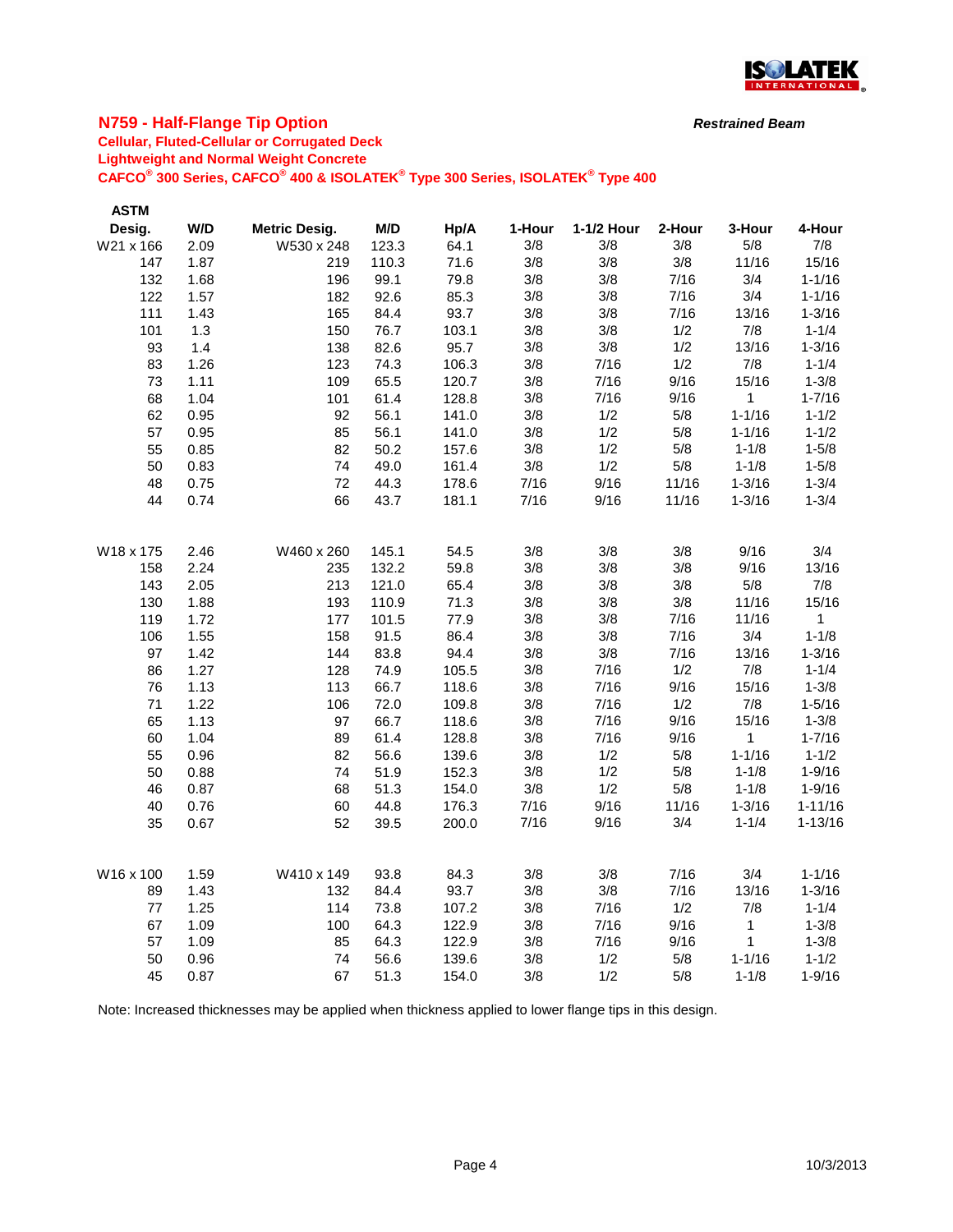

### **N759 - Half-Flange Tip Option**

## **Cellular, Fluted-Cellular or Corrugated Deck**

**Lightweight and Normal Weight Concrete**

**CAFCO® 300 Series, CAFCO® 400 & ISOLATEK® Type 300 Series, ISOLATEK® Type 400**

| <b>ASTM</b> |      |                      |       |       |        |            |        |            |                |
|-------------|------|----------------------|-------|-------|--------|------------|--------|------------|----------------|
| Desig.      | W/D  | <b>Metric Desig.</b> | M/D   | Hp/A  | 1-Hour | 1-1/2 Hour | 2-Hour | 3-Hour     | 4-Hour         |
| W16 x 40    | 0.78 | W410 x 60            | 46.0  | 171.8 | 7/16   | 9/16       | 11/16  | $1 - 3/16$ | $1 - 11/16$    |
| 36          | 0.7  | 53                   | 41.3  | 191.4 | 7/16   | 9/16       | 11/16  | $1 - 1/4$  | $1 - 13/16$    |
| 31          | 0.66 | 46                   | 38.9  | 203.0 | 7/16   | 9/16       | 3/4    | $1 - 5/16$ | $1 - 7/8$      |
| 26          | 0.55 | 39                   | 32.5  | 243.6 | 1/2    | 5/8        | 13/16  | $1 - 7/16$ | $\overline{c}$ |
| W14 x 808   | 8.75 | W360 x 1202          | 516.3 | 15.3  | 3/8    | 3/8        | 3/8    | 3/8        | 3/8            |
| 730         | 8.08 | 1086                 | 476.7 | 16.6  | 3/8    | 3/8        | 3/8    | 3/8        | 3/8            |
| 665         | 7.49 | 990                  | 441.9 | 17.9  | 3/8    | 3/8        | 3/8    | 3/8        | 3/8            |
| 605         | 6.96 | 900                  | 410.6 | 19.3  | 3/8    | 3/8        | 3/8    | 3/8        | 3/8            |
| 550         | 6.43 | 818                  | 379.4 | 20.8  | 3/8    | 3/8        | 3/8    | 3/8        | 3/8            |
| 500         | 5.95 | 744                  | 351.1 | 22.5  | 3/8    | 3/8        | 3/8    | 3/8        | 3/8            |
| 455         | 5.53 | 677                  | 326.3 | 24.2  | 3/8    | 3/8        | 3/8    | 3/8        | 3/8            |
| 426         | 5.21 | 634                  | 307.4 | 25.7  | 3/8    | 3/8        | 3/8    | 3/8        | 7/16           |
| 398         | 4.93 | 592                  | 290.9 | 27.2  | 3/8    | 3/8        | 3/8    | 3/8        | 7/16           |
| 370         | 4.63 | 551                  | 273.2 | 28.9  | 3/8    | 3/8        | 3/8    | 3/8        | 1/2            |
| 342         | 4.32 | 509                  | 254.9 | 31.0  | 3/8    | 3/8        | 3/8    | 3/8        | 1/2            |
| 311         | 3.98 | 463                  | 234.8 | 33.7  | 3/8    | 3/8        | 3/8    | 3/8        | 9/16           |
| 283         | 3.66 | 421                  | 215.9 | 36.6  | 3/8    | 3/8        | 3/8    | 3/8        | 9/16           |
| 257         | 3.36 | 382                  | 198.2 | 39.9  | 3/8    | 3/8        | 3/8    | 7/16       | 5/8            |
| 233         | 3.08 | 347                  | 181.7 | 43.5  | 3/8    | 3/8        | 3/8    | 7/16       | 5/8            |
| 211         | 2.81 | 314                  | 165.8 | 47.7  | 3/8    | 3/8        | 3/8    | 1/2        | 11/16          |
| 193         | 2.6  | 287                  | 153.4 | 51.5  | 3/8    | 3/8        | 3/8    | 1/2        | 3/4            |
| 176         | 2.38 | 262                  | 140.4 | 56.3  | 3/8    | 3/8        | 3/8    | 9/16       | 13/16          |
| 159         | 2.16 | 237                  | 127.4 | 62.0  | 3/8    | 3/8        | 3/8    | 5/8        | 7/8            |
| 145         | 1.99 | 216                  | 117.4 | 67.3  | 3/8    | 3/8        | 3/8    | 5/8        | 15/16          |
| 132         | 1.89 | 196                  | 111.5 | 70.9  | 3/8    | 3/8        | 3/8    | 11/16      | 15/16          |
| 120         | 1.71 | 179                  | 100.9 | 78.4  | 3/8    | 3/8        | 7/16   | 11/16      | 1              |
| 109         | 1.57 | 162                  | 92.6  | 85.3  | 3/8    | 3/8        | 7/16   | 3/4        | $1 - 1/16$     |
| 99          | 1.43 | 147                  | 84.4  | 93.7  | 3/8    | 3/8        | 7/16   | 13/16      | $1 - 3/16$     |
| 90          | 1.31 | 134                  | 77.3  | 102.3 | 3/8    | 3/8        | 1/2    | 7/8        | $1 - 1/4$      |
| 82          | 1.45 | 122                  | 85.6  | 92.4  | 3/8    | 3/8        | 7/16   | 13/16      | $1 - 1/8$      |
| 74          | 1.32 | 110                  | 77.9  | 101.5 | 3/8    | 3/8        | 1/2    | 7/8        | $1 - 1/4$      |
| 68          | 1.22 | 101                  | 72.0  | 109.8 | 3/8    | 7/16       | 1/2    | 7/8        | $1 - 5/16$     |
| 61          | 1.1  | 91                   | 64.9  | 121.8 | 3/8    | 7/16       | 9/16   | 15/16      | $1 - 3/8$      |
| 53          | 1.06 | 79                   | 62.5  | 126.4 | 3/8    | 7/16       | 9/16   | 1          | $1 - 7/16$     |
| 48          | 0.97 | 72                   | 57.2  | 138.1 | 3/8    | 1/2        | 9/16   | $1 - 1/16$ | $1 - 1/2$      |
| 43          | 0.87 | 64                   | 51.3  | 154.0 | 3/8    | 1/2        | $5/8$  | $1 - 1/8$  | $1 - 9/16$     |
| 38          | 0.8  | 57                   | 47.2  | 167.5 | 7/16   | 9/16       | 11/16  | $1 - 3/16$ | $1 - 11/16$    |
| 34          | 0.72 | 51                   | 42.5  | 186.1 | 7/16   | 9/16       | 11/16  | $1 - 1/4$  | $1 - 3/4$      |
| 30          | 0.64 | 45                   | 37.8  | 209.3 | 7/16   | 5/8        | 3/4    | $1 - 5/16$ | $1 - 7/8$      |
| 26          | 0.62 | 39                   | 36.6  | 216.1 | 7/16   | 5/8        | 3/4    | $1 - 5/16$ | $1 - 15/16$    |
| 22          | 0.53 | 33                   | 31.3  | 252.8 | 1/2    | 5/8        | 13/16  | $1 - 7/16$ | $2 - 1/16$     |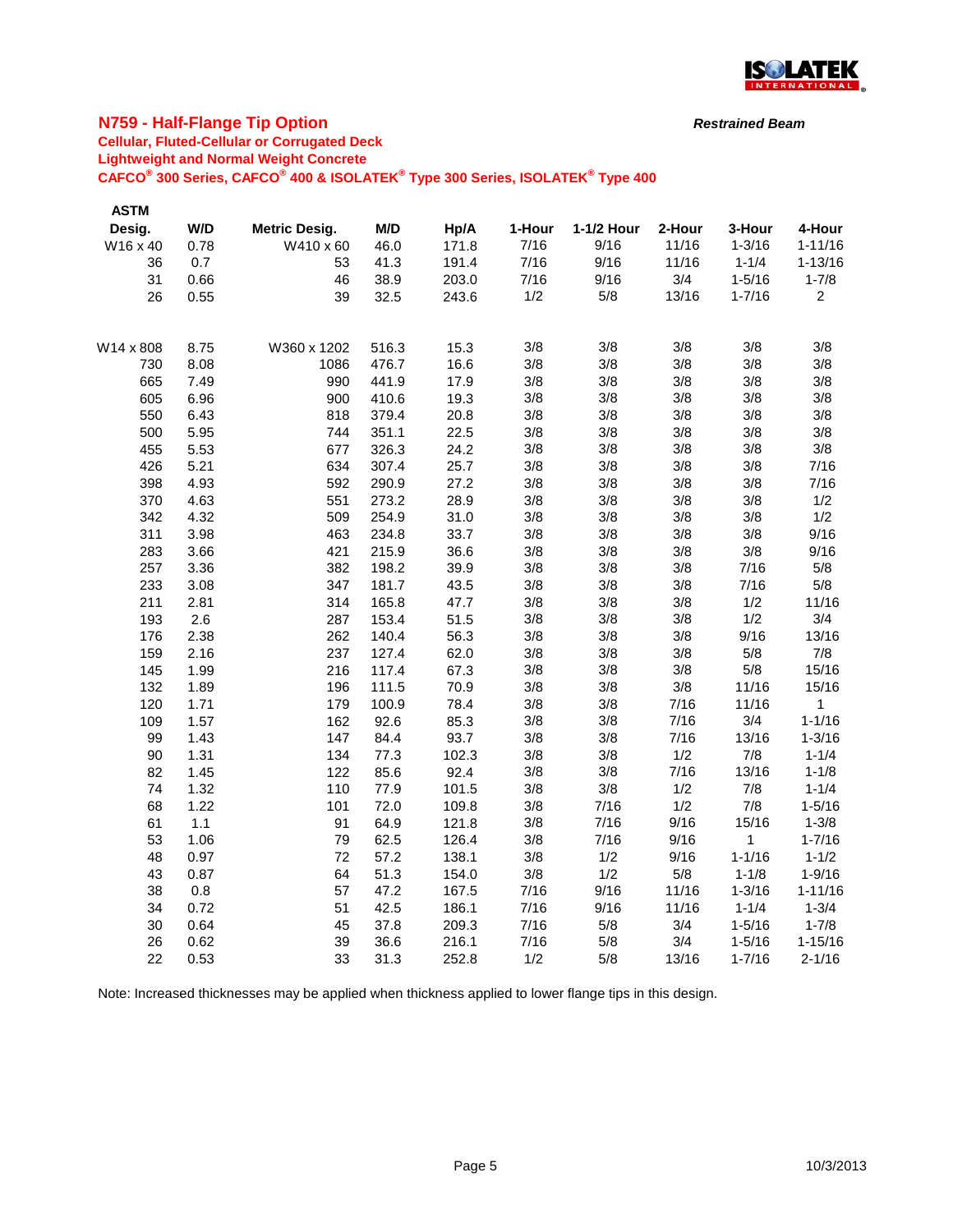

### **N759 - Half-Flange Tip Option**

# **Cellular, Fluted-Cellular or Corrugated Deck**

**Lightweight and Normal Weight Concrete**

**CAFCO® 300 Series, CAFCO® 400 & ISOLATEK® Type 300 Series, ISOLATEK® Type 400**

| <b>ASTM</b> |              |                      |       |       |        |            |        |             |              |
|-------------|--------------|----------------------|-------|-------|--------|------------|--------|-------------|--------------|
| Desig.      | W/D          | <b>Metric Desig.</b> | M/D   | Hp/A  | 1-Hour | 1-1/2 Hour | 2-Hour | 3-Hour      | 4-Hour       |
| W12 x 336   | 4.85         | W310 x 500           | 286.2 | 27.6  | 3/8    | 3/8        | 3/8    | 3/8         | 7/16         |
| 305         | 4.49         | 454                  | 264.9 | 29.8  | 3/8    | 3/8        | 3/8    | 3/8         | 1/2          |
| 279         | 4.19         | 415                  | 247.2 | 32.0  | 3/8    | 3/8        | 3/8    | 3/8         | 1/2          |
| 252         | 3.84         | 375                  | 226.6 | 34.9  | 3/8    | 3/8        | 3/8    | 3/8         | 9/16         |
| 230         | 3.55         | 342                  | 209.5 | 37.7  | 3/8    | 3/8        | 3/8    | 7/16        | 9/16         |
| 210         | 3.27         | 313                  | 192.9 | 41.0  | 3/8    | 3/8        | 3/8    | 7/16        | 5/8          |
| 190         | $\mathbf{3}$ | 283                  | 177.0 | 44.7  | 3/8    | 3/8        | 3/8    | 1/2         | 11/16        |
| 170         | 2.72         | 253                  | 160.5 | 49.3  | 3/8    | 3/8        | 3/8    | 1/2         | 3/4          |
| 152         | 2.45         | 225                  | 144.6 | 54.7  | 3/8    | 3/8        | 3/8    | 9/16        | 13/16        |
| 136         | 2.23         | 202                  | 131.6 | 60.1  | 3/8    | 3/8        | 3/8    | 9/16        | 13/16        |
| 120         | 1.99         | 179                  | 117.4 | 67.3  | 3/8    | 3/8        | 3/8    | 5/8         | 15/16        |
| 106         | 1.77         | 158                  | 104.4 | 75.7  | 3/8    | 3/8        | 3/8    | 11/16       | $\mathbf{1}$ |
| 96          | 1.61         | 143                  | 95.0  | 83.2  | 3/8    | 3/8        | 7/16   | 3/4         | $1 - 1/16$   |
| 87          | 1.47         | 129                  | 86.7  | 91.1  | 3/8    | 3/8        | 7/16   | 13/16       | $1 - 1/8$    |
| 79          | 1.34         | 117                  | 79.1  | 100.0 | 3/8    | 3/8        | 1/2    | 7/8         | $1 - 3/16$   |
| 72          | 1.23         | 107                  | 72.6  | 108.9 | 3/8    | 7/16       | 1/2    | 7/8         | $1 - 5/16$   |
| 65          | 1.11         | 97                   | 65.5  | 120.7 | 3/8    | 7/16       | 9/16   | 15/16       | $1 - 3/8$    |
| 58          | $1.1$        | 86                   | 64.9  | 121.8 | 3/8    | 7/16       | 9/16   | 15/16       | $1 - 3/8$    |
| 53          | 1.02         | 79                   | 60.2  | 131.4 | 3/8    | 7/16       | 9/16   | $\mathbf 1$ | $1 - 7/16$   |
| 50          | 1.06         | 74                   | 62.5  | 126.4 | 3/8    | 7/16       | 9/16   | $\mathbf 1$ | $1 - 7/16$   |
| 45          | 0.97         | 67                   | 57.2  | 138.1 | 3/8    | 1/2        | 9/16   | $1 - 1/16$  | $1 - 1/2$    |
| 40          | 0.86         | 60                   | 50.7  | 155.8 | 3/8    | 1/2        | 5/8    | $1 - 1/8$   | $1 - 5/8$    |
| 35          | 0.81         | 52                   | 47.8  | 165.4 | 3/8    | 1/2        | 5/8    | $1 - 1/8$   | $1 - 5/8$    |
| 30          | 0.69         | 45                   | 40.7  | 194.2 | 7/16   | 9/16       | 11/16  | $1 - 1/4$   | $1 - 13/16$  |
| 26          | 0.61         | 39                   | 36.0  | 219.6 | 7/16   | 5/8        | 3/4    | $1 - 5/16$  | $1 - 15/16$  |
| 22          | 0.62         | 33                   | 36.6  | 216.1 | 7/16   | 5/8        | 3/4    | $1 - 5/16$  | $1 - 15/16$  |
| 19          | 0.54         | 28                   | 31.9  | 248.1 | 1/2    | 5/8        | 13/16  | $1 - 7/16$  | $2 - 1/16$   |
| 16          | 0.45         | 24                   | 26.6  | 297.7 | 9/16   | 11/16      | 7/8    | $1 - 9/16$  | $2 - 3/16$   |
| 14          | 0.4          | 21                   | 23.6  | 335.0 | 9/16   | 3/4        | 15/16  | $1 - 5/8$   | $2 - 5/16$   |
| W10 x 112   | 2.17         | W250 x 167           | 128.0 | 61.7  | 3/8    | 3/8        | 3/8    | 5/8         | 7/8          |
| 100         | 1.97         | 149                  | 116.2 | 68.0  | 3/8    | 3/8        | 3/8    | 5/8         | 15/16        |
| 88          | 1.74         | 131                  | 102.7 | 77.0  | 3/8    | 3/8        | 7/16   | 11/16       | 1            |
| 77          | 1.54         | 115                  | 90.9  | 87.0  | 3/8    | 3/8        | 7/16   | 3/4         | $1 - 1/8$    |
| 68          | 1.38         | 101                  | 81.4  | 97.1  | 3/8    | 3/8        | 1/2    | 13/16       | $1 - 3/16$   |
| 60          | 1.22         | 89                   | 72.0  | 109.8 | 3/8    | 7/16       | 1/2    | 7/8         | $1 - 5/16$   |
| 54          | 1.11         | 80                   | 65.5  | 120.7 | 3/8    | 7/16       | 9/16   | 15/16       | $1 - 3/8$    |
| 49          | 1.01         | 73                   | 59.6  | 132.7 | 3/8    | 1/2        | 9/16   | 1           | $1 - 7/16$   |
| 45          | 1.06         | 67                   | 62.5  | 126.4 | 3/8    | 7/16       | 9/16   | 1           | $1 - 7/16$   |
| 39          | 0.92         | 58                   | 54.3  | 145.6 | 3/8    | 1/2        | 5/8    | $1 - 1/16$  | $1 - 9/16$   |
| 33          | 0.78         | 49                   | 46.0  | 171.8 | 7/16   | 9/16       | 11/16  | $1 - 3/16$  | $1 - 11/16$  |
| 30          | 0.8          | 45                   | 47.2  | 167.5 | 7/16   | 9/16       | 11/16  | $1 - 3/16$  | $1 - 11/16$  |